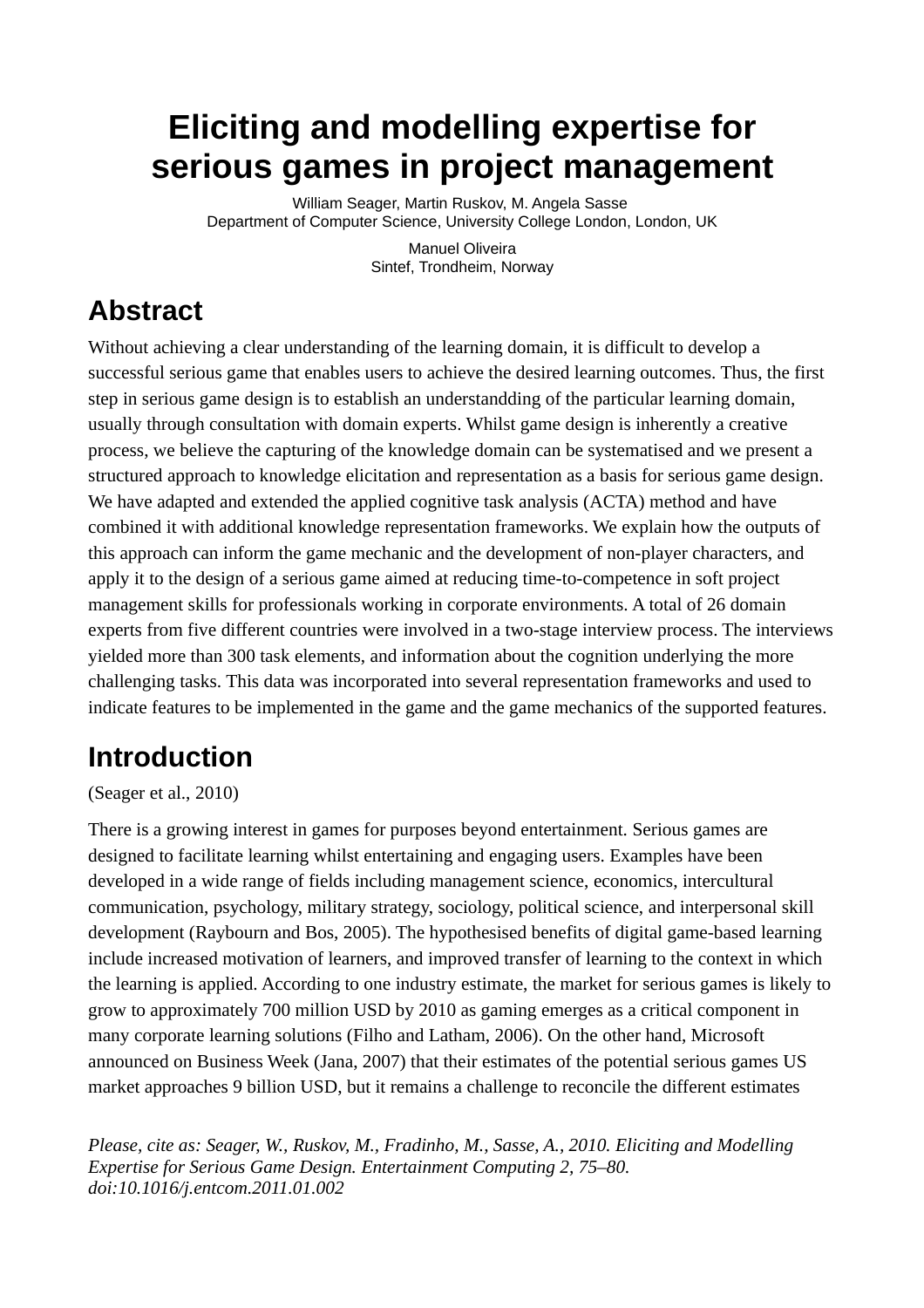with no concrete market statistics for the serious games market. However, if one considers the games industry market as a whole, the forecast is promising, as evidenced in the annual report of Entertainment Software Association (ESA) stating that the total sales in the US market alone for 2009 totalled 10.2 billion USD despite the current economic recession (ESA, 2010). Also, there is growing recognition of game based learning as a useful tool to support learning within schools and universities (Eck, 2006).

Unlike entertainment games, serious game development relies on a close collaboration between game designers and developers and domain experts, as game designers and developers are usually not familiar with the pedagogical content, whilst domain experts rarely have the skills to design and build games (Eck, 2006). Anecdotal evidence suggests that gathering and using information via traditional mechanisms such as focus groups and interviews for serious game design can be problematic. For example, in the case of the Virtual Leader serious game, plans for close collaboration with domain experts were eventually dropped when it became clear that the insights yielded would be difficult to integrate into the game. In the end, the game design relied on a crafted approach confined to the ideas of the developers (Aldrich, 2009).

We believe that game design will always to some extent resemble a craft-like process that involves a high degree of creativity. However, we think that the front-end part of the design process can be made more systematic and thus more reliable and predictable (Vidani and Chittaro, 2009). In particular, there is potential for systematic methodologies that can reliably distil pedagogical content from domain experts and represent it in a way that can be easily interpreted by game designers.



**Figure 1: Traditional and proposed game design approaches.**

In our approach, game design is segmented into three stages: knowledge elicitation, knowledge representation and game design (see **Figure 1**). Cognitive Task Analysis (CTA) is used to elicit and represent knowledge and information about thought processes in a systematic way (Chipman et al., 2000). We adopt a specific method called Applied Cognitive Task Analysis (ACTA) (Militello and Hutton, 1998). We adapt and extend ACTA by combining it with additional knowledge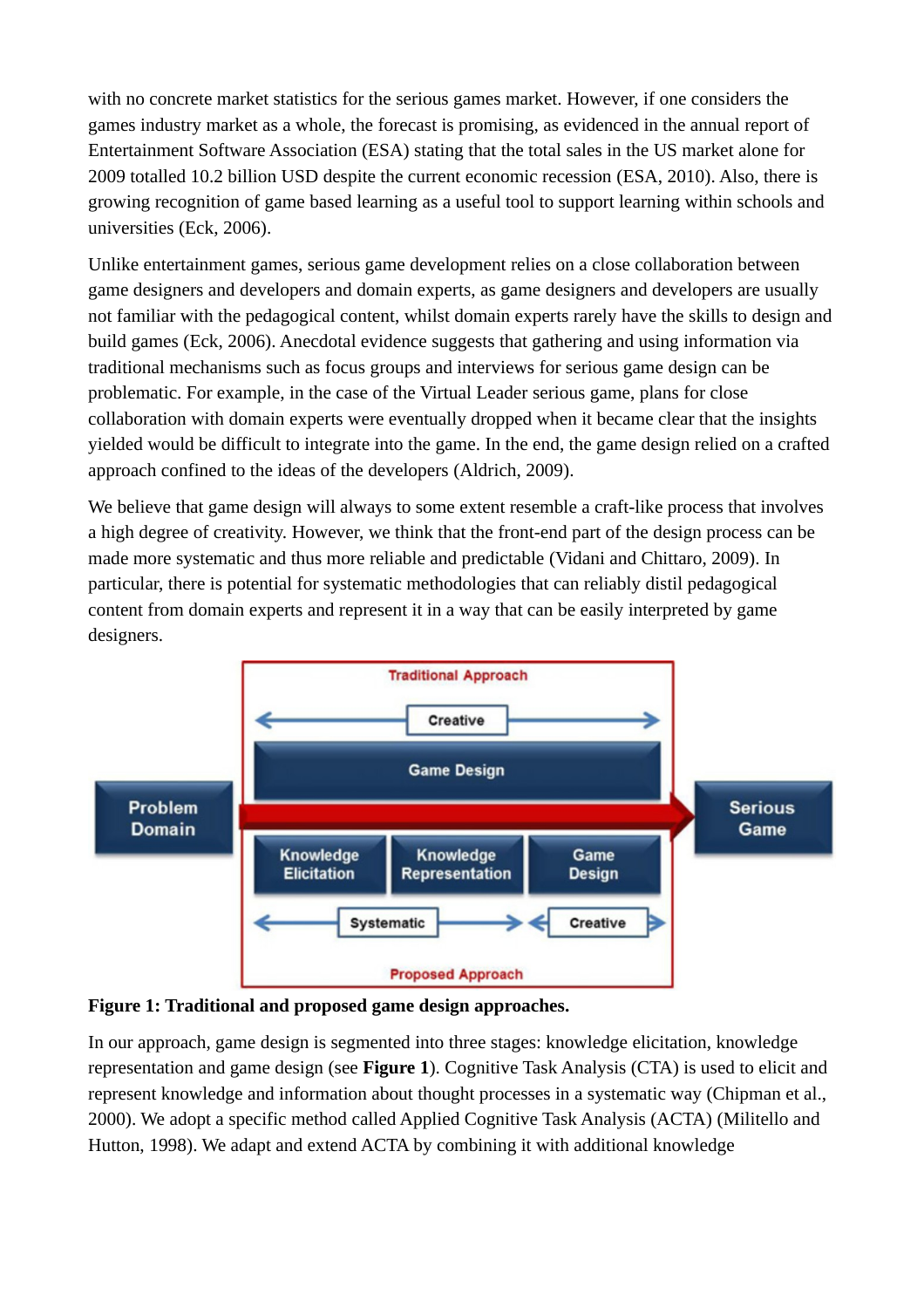representation frameworks. Our approach allows us to:

- 1. Generate a scoped task model of the domain.
- 2. Identify task elements that novice learners often find particularly challenging.
- 3. Generate information about the knowledge, thought process and goal structures that underlie observable task performance in the domain.

### **Related Research**

At present, the literature on digital game-based learning provides little guidance on how to design successful serious games. In particular, there are few systematic methodologies to guide and organise game design to ensure that production is more predictable, development time shorter, and to enhance the educational or instructional effect of games. Although we recognise that game design is inherently a creative process, we believe the capturing of the knowledge domain can be systematised to increase the likelihood of building a successful game.

One systematic approach to game design based on task modelling has been proposed (Vidani and Chittaro, 2009). This approach uses the ConcurTaskTrees (CCT) technique (Paterno et al., 1997) to analyse and structure pedagogical content about the procedures within a particular task domain. The method is applied to the design of a serious game for training nurses in emergency medical procedures. Whilst promising, this approach incurs the limitation that it only elicits information about procedural task elements. It does not elicit information about the knowledge, thought processes and goal structures that underlie task performance.

''Cognitive task analysis (CTA)'' describes a set of methods that yield information about the knowledge, thought processes and goal structures that underlie observable task performance (Chipman et al., 2000). The three main components of CTA are knowledge elicitation, data analysis and knowledge representation. There are numerous knowledge elicitation methods (for a review, see (Crandall et al., 2006). Most CTA methods also provide methods for analysing and representing the data obtained through knowledge elicitation (Crandall et al., 2006).

Applications of CTA include system design, training design, human-computer interface design, accident investigation and the development of tests to assess competence (Baber et al., 2005; Chipman et al., 2000). CTA methods have been applied within a wide range of domains including aviation, nuclear power plant operation, consumer behaviour, air traffic control and military operations, and consumer research (Baber et al., 2005). A large number of distinct CTA techniques have been developed (Baskin and John, 1998; Zachary et al., 1998). Together, these techniques incorporate a considerable variety in approach, emphasis and resource requirements (Militello and Hutton, 1998).

Knowledge elicitation and representation techniques can also support the design of Non-Player Characters (NPCs) (Norling, 2009; Norling and Sonenberg, 2004). NPCs are a common feature of entertainment and serious games. One approach to developing agent-based NPCs draws on the BDI (Belief-Desire-Intention) framework (Bratman, 1987). The BDI framework has been used to create human-like characters in a range of computer-based simulations and games (e.g. (Lui et al., 2002).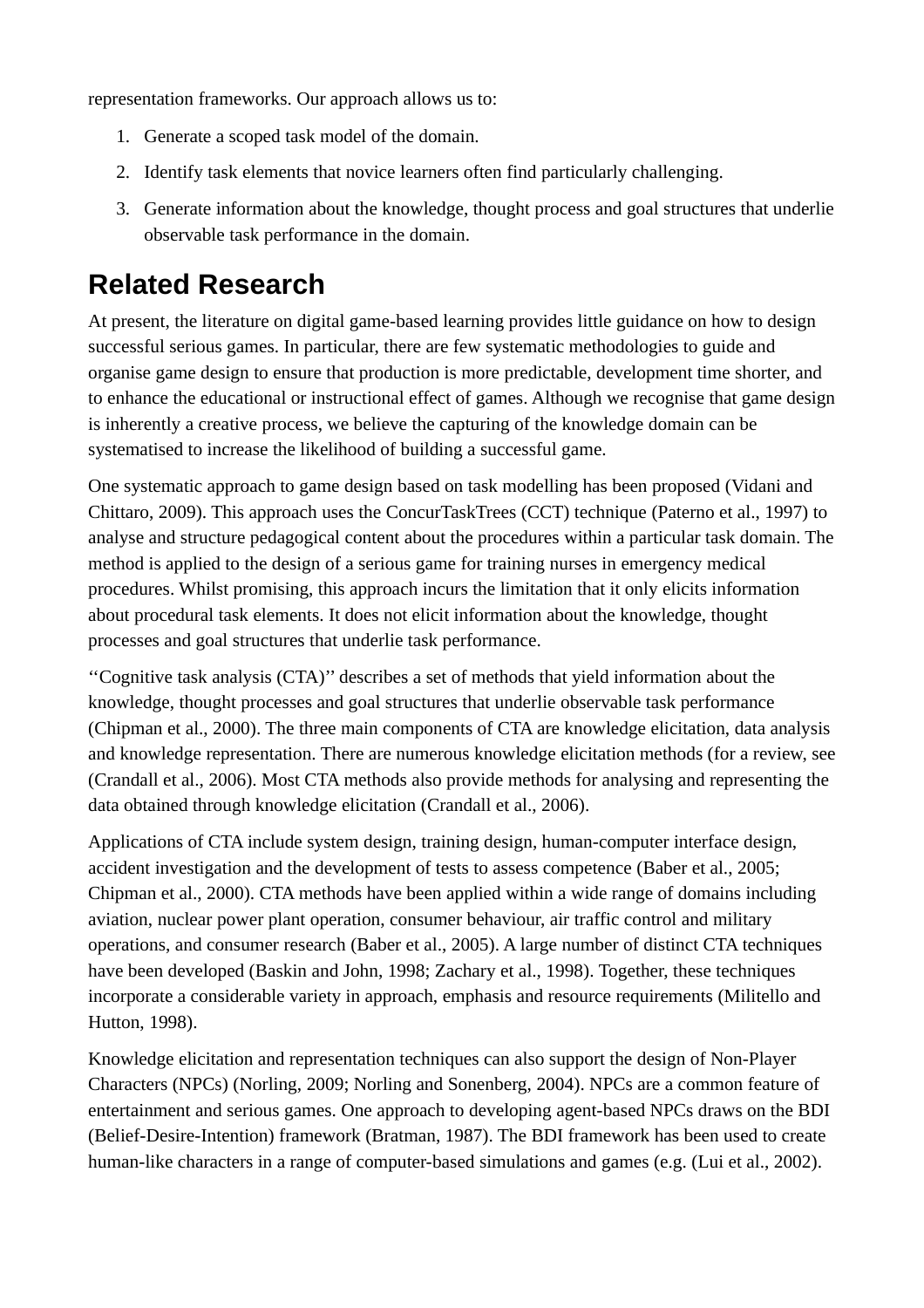According to Norling (Norling, 2003), the BDI paradigm is well suited to the creation of synthetic characters, particularly those with human characteristics.

## **Approach**



### **Figure 2: Our proposed approach.**

The block diagram in **Figure 2** below presents an overview of our proposed three-stage game design process. The stages in the process are knowledge elicitation, knowledge representation and game design. Our approach to knowledge elicitation is founded on a CTA method called Applied Cognitive Task Analysis (ACTA) (Militello and Hutton, 1998). ACTA provides three interview protocols: the task diagram interview, the knowledge audit, and the simulation interview. The task diagram interview elicits information about the task structure within a particular task domain (e.g. the main tasks and sub-tasks), and helps identify which of these task components are typically experienced as challenging or difficult. The knowledge audit and simulation interviews generally focus on the more difficult/challenging components and elicit more detailed information about the underlying knowledge, thought processes and goal structures. The main output of the ACTA method is the Cognitive Demands Table. This framework includes information about why each element is often found to be difficult, identifies common pitfalls/errors incurred by novices, and identifies cues and strategies that experts use to overcome the difficulties. In our approach, the Cognitive Demands Table is combined with a Task Model framework and the Belief, Desire Intention (BDI) framework (Bratman, 1987; Norling and Sonenberg, 2004). **Figure 3** below shows in the abstract the overall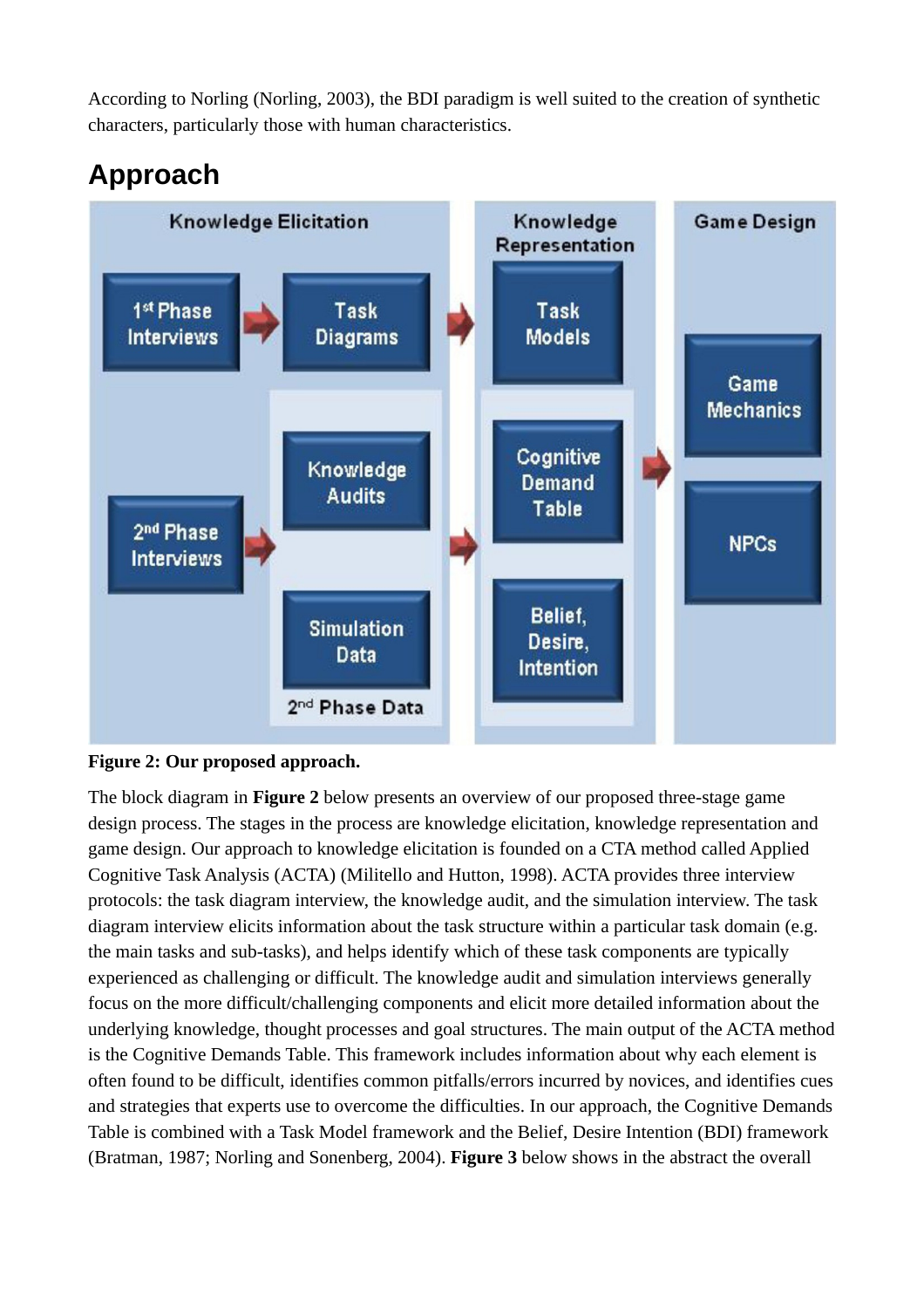knowledge representation framework that results from our approach.



#### **Figure 3: Overview of the model based on three knowledge representation frameworks.**

The task structure on the left-hand side of the figure shows the output of the task diagram interviews: this includes the main sub-tasks within a particular task area, the typical procedural relationship between them, and the parts of each task that are considered to be the most cognitively challenging. The difficult cognitive elements are explored further in the knowledge audit and simulation interviews leading to the types of information shown in the right-hand side of the figure. The reason for using two representational frameworks for the data resulting from these interviews is that they capture different perspectives: the cognitive demands table is useful for determining game mechanics and flow, whilst the BDI technique provides the baseline for the development of pedagogical agents.

In the following sections, we illustrate our approach by applying it to the design of a serious game aimed at reducing time-to-competence in soft project management skills for professionals working in corporate environments. The resulting output is scoped to what is cognitively challenging, and contributes to the game design by helping to shape the game mechanics and NPC design.

### **Knowledge elicitation**

The three ACTA interview techniques were applied in two phases of interviews. In the first phase, 16 experienced project managers were interviewed using the Task Diagram Protocol. Based on the results of this stage, 10 further in-depth interviews were carried out using the Knowledge Audit and Simulation Interviews.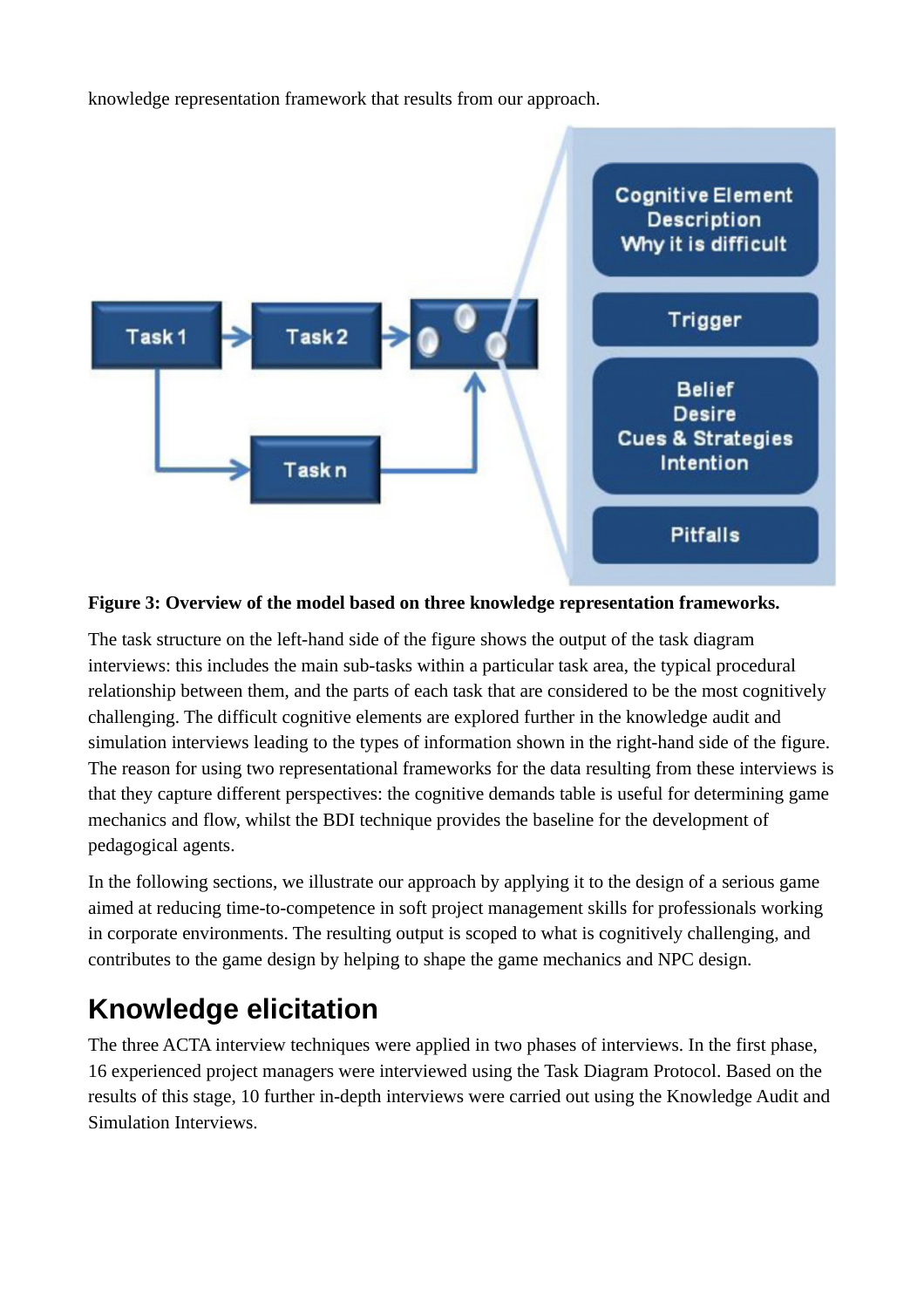### **Task diagram interviews**

The participants in the task diagram interviews were based in four different countries (4 in Norway, 3 in the UK, 6 in Bulgaria and 3 in Brazil). Fifteen were male and one was female. They were aged from 30 to 68 years. On average, they had 17 years project management experience (all had at least 5 years experience). Their project management experience was obtained from a variety of fields including civil engineering, software engineering, academic research, electronic engineering, and pharmaceutical research. The interviews were conducted by four interviewers. At the beginning of each interview, participants were briefed about the goals of the research. Following a short questionnaire, they were presented with a high-level task model of project management and a supporting glossary of terms. The model was developed by project management researchers based at the SINTEF Group in Norway and depicted twenty three task areas within project management and the typical dependencies between these task areas. Participants were asked to choose up to five tasks areas they considered to be important to the success of projects, and particularly challenging in terms of the cognitive skills required. Cognitive skills were defined as judgments, assessments, problem solving or thinking skills.

Each chosen task area was then addressed using the task diagram interview protocol. Using a whiteboard or PowerPoint slide, participants were asked to sub-divide each task area into 3–6 subtasks. They were then asked to specify which of the sub-tasks were particularly challenging in terms of the cognitive skills required. Each challenging sub-task was further sub divided into smaller task elements. The interviews took from 30 to 90 min to carry out, with most lasting approximately 60 min. The output of each interview was a set of task diagrams. **Figure 4** presents a partial task diagram from one interview. In this diagram, the participant has chosen 'defining project goals' as one task area to address in the interview. He identifies four sub-tasks in this task area (**Figure 4a**) and indicates that one of these sub-tasks – stakeholder analysis – is cognitively challenging. He then sub-divides stakeholder analysis into smaller task elements, and identifies which of these elements are cognitively challenging (**Figure 4b**).



**Figure 4: Example of task diagram**

The interviews resulted in more than 300 task elements distributed across different areas of project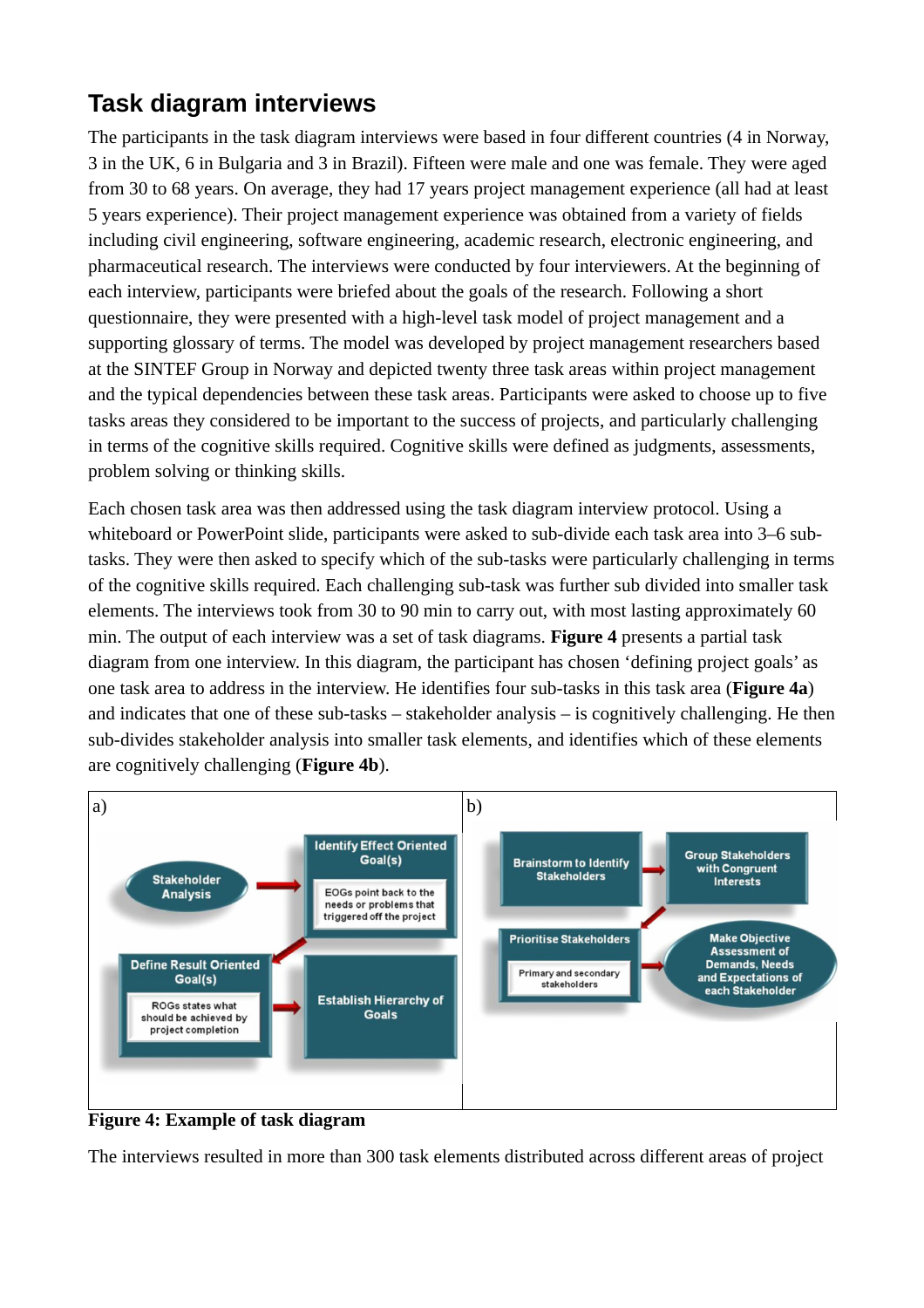management. This data was used primarily to model the task models, as illustrated in **Figure 5**. It was also used to scope the second phase of interviews. The goal of this exercise was to identify the most difficult and important task areas. We adopted the following structured coding procedure. The first step was to code each task element into one or two categories (each category corresponded to one of the task areas in the original model shown to participants at the beginning of the interview). Most task elements could be easily coded into one category. For the most part, this category was simply the task area the element had been nested under in the task diagram. In other cases, task elements were coded into different categories, either because it seemed the participant had included task elements outside of the task area (e.g. a preceding or subsequent sub-task in an adjoining task area) or because the participant appeared to have misunderstood the semantic meaning of the task area. In a few cases, task elements were coded into more than one category because the task areas in the original model overlapped. Each task area was then scored in terms of the number of participants who had identified a difficult task element within the area. The coding was carried out by two researchers with experience in project management and validated by a domain expert in project management. The outcome of the coding procedure was an ordered list of the most cognitively challenging task areas.

### **Knowledge audit and simulation interviews**

The knowledge audit and simulation interviews addressed just those task areas where four or more participants had identified a difficult/important element. These include stakeholder and requirements analysis, human resource management, defining project goals and scope definition. Interviews were carried out with 10 participants in four countries (UK, Finland, Norway and Bulgaria). Potential participants were screened to ensure that they had at least 5 years project management experience. Seven participants were male and three were female. They were aged between 38 and 57 years, with a mean age of 44 years. On average, they had 11 years of project management experience. The interviews were administered by three different interviewers. At the start of each interview, following a brief questionnaire, participants were asked to choose two of four areas identified as important and difficult in Phase 1. These were then addressed first using the knowledge audit protocol. First, probes were used to elicit examples; the examples were then queried for expert cues and strategies and for explanations as to why novices might find the situation difficult. Next, the simulation interview protocol was applied. Interviews lasted between 90 min and 2 h. In some interviews, due to time constraints, one rather than two task areas was addressed.

### **Knowledge representation**

The output of both phases of interviews was a set of representation frameworks i.e. for each task area addressed by the in-depth interviews we produced a task model, cognitive demand table and a BDI framework. In this section, due to space limitations, we present the output for one of these areas: scope definition. The task model for scope definition is captured in **Figure 5**. Seven core task components were identified.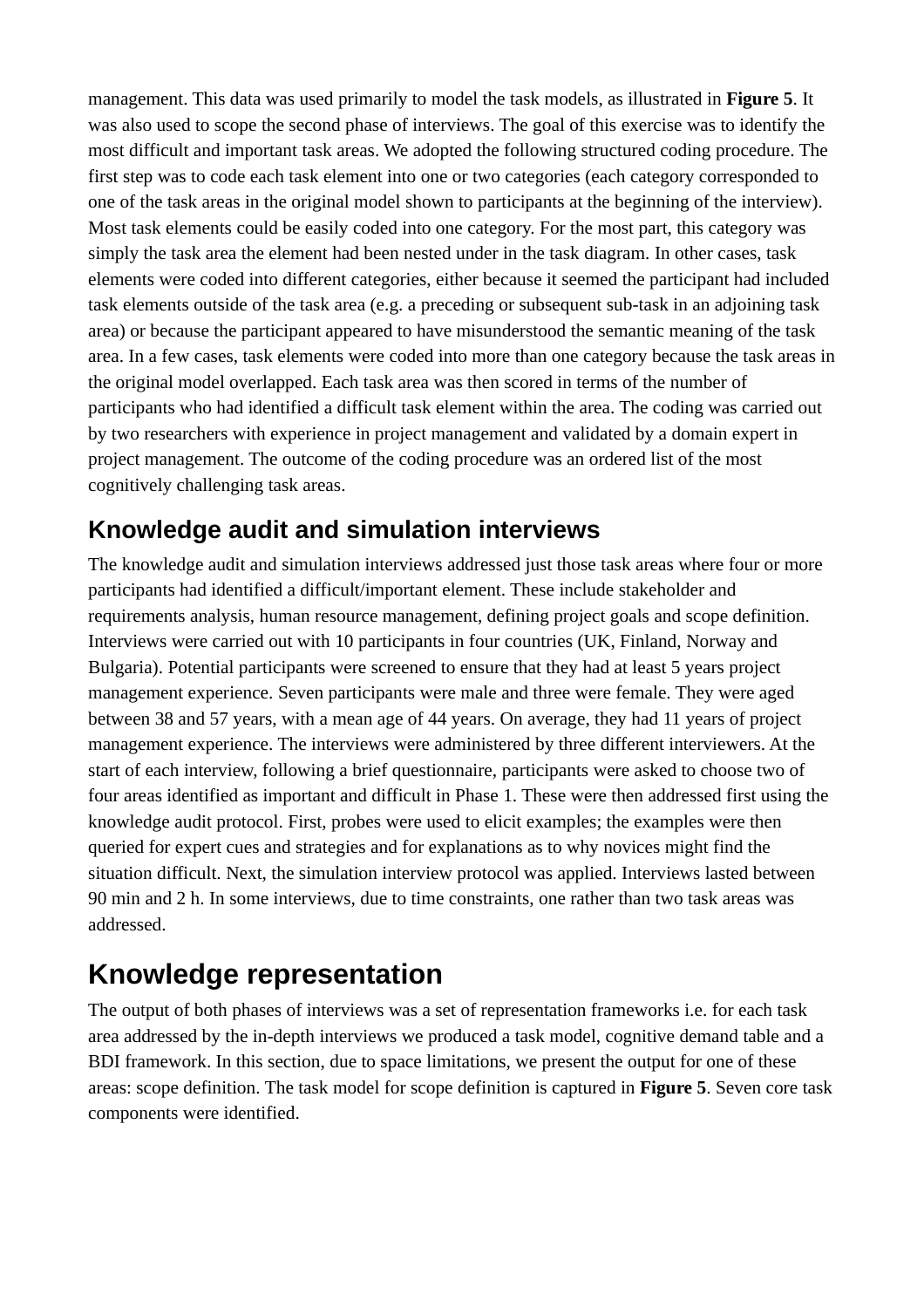

#### **Figure 5: Task model of scope definition.**

The data obtained from the knowledge audit and the simulation interviews was coded into the following categories: why difficult, cues and strategies and potential errors. Following the coding, data from each task area were collated together into a cognitive demands table.

**Table 1** below presents an extract from the cognitive demands table for scope definition.

| Difficult<br>cognitive<br>element                  | Why difficult                                                                                                                                                                                      | Potential errors                                                                  | Cues and strategies                                                                                                                         |
|----------------------------------------------------|----------------------------------------------------------------------------------------------------------------------------------------------------------------------------------------------------|-----------------------------------------------------------------------------------|---------------------------------------------------------------------------------------------------------------------------------------------|
| <b>Understanding</b><br>the 'real'<br>requirements | It is common for<br>stakeholders to be<br>uncertain about what<br>they want or they<br>may have difficulty<br>articulating what<br>they want. A novice<br>might think his or<br>her job is just to | Taking stakeholder<br>requirements at face<br>value and blindly<br>implement them | An expert engages in a full<br>dialogue with<br>stakeholders to try to ensure<br>that the real<br>underlying requirements are<br>being met. |
|                                                    |                                                                                                                                                                                                    | Focusing on delivery<br>despite signals that                                      | To allow dialogues to take<br>place, project                                                                                                |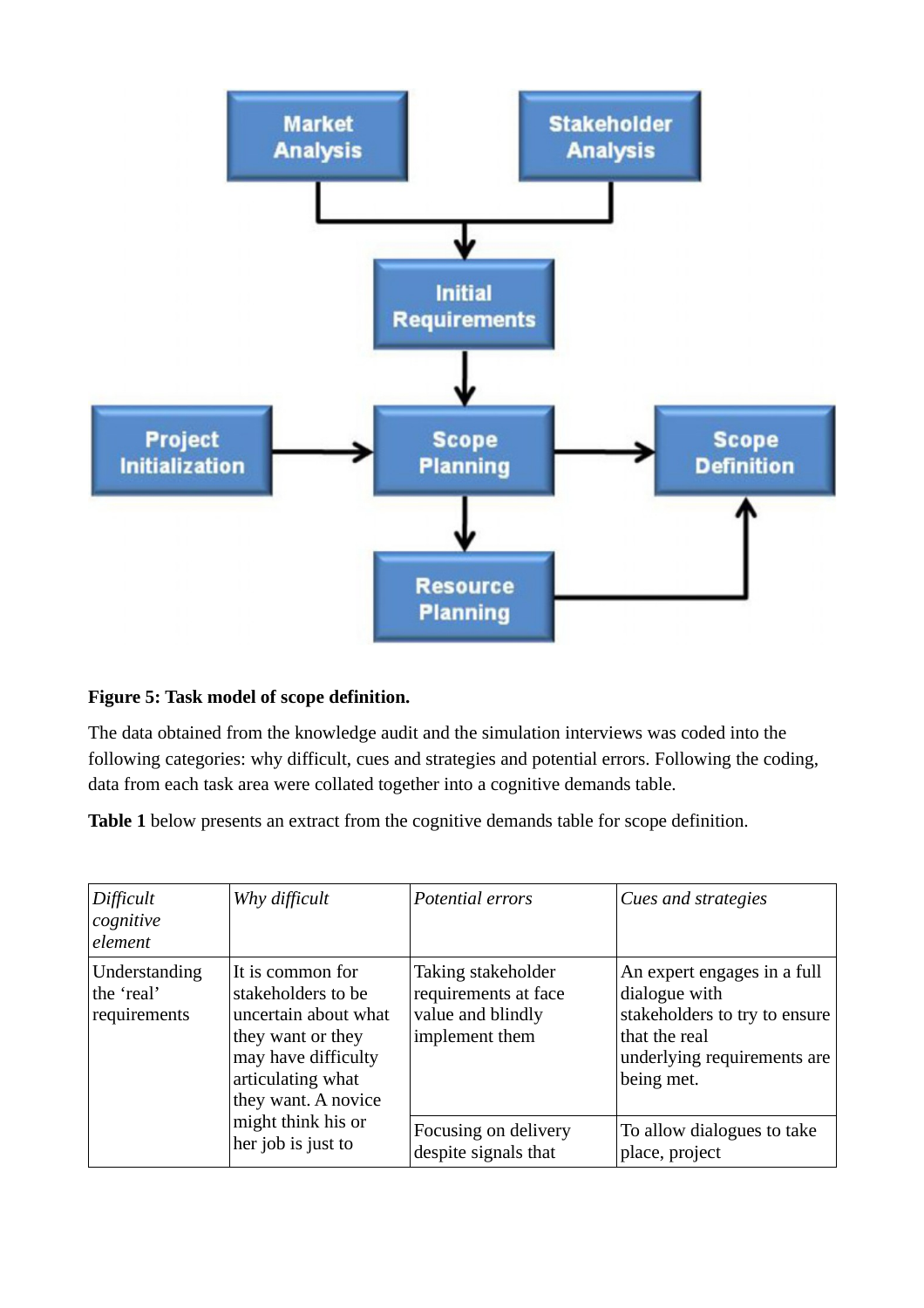|                                                                                  | execute and deliver<br>rather than consider<br>what the real<br>underlying<br>requirements are.                                                                                                                                                                                                      | a particular requirement is<br>not really<br>wanted                                                                                                                                                                                                                                                                                                       | managers need to ensure<br>that<br>relationships with key<br>stakeholders are<br>close and immediate.                                                                                                                                                                                                                                                                                                                            |
|----------------------------------------------------------------------------------|------------------------------------------------------------------------------------------------------------------------------------------------------------------------------------------------------------------------------------------------------------------------------------------------------|-----------------------------------------------------------------------------------------------------------------------------------------------------------------------------------------------------------------------------------------------------------------------------------------------------------------------------------------------------------|----------------------------------------------------------------------------------------------------------------------------------------------------------------------------------------------------------------------------------------------------------------------------------------------------------------------------------------------------------------------------------------------------------------------------------|
| Distinguishing<br>needs and<br>implementations                                   | Novices often think<br>that the specification<br>has to be thorough,<br>meaning and that<br>everything has to be<br>specified. Also, with<br>scope and<br>requirements<br>definition, it is<br>often difficult to know<br>when the<br>optimum specification<br>has been obtained.                    | Including<br>implementations in the<br>requirements definition.<br>Defining how is<br>requirements definition.<br>Defining how is<br>unnecessary and<br>potentially problematic.<br>It constrains the project to<br>a particular<br>implementation better<br>might become available,<br>or the planned<br>implementation may turn<br>out to be infeasible | An expert tries to get<br>stakeholders to specify what<br>they want but not how to<br>achieve it. To distinguish<br>'what' from<br>'how', one strategy is to<br>look at the project outcomes<br>from a user perspective i.e.<br>identify wanted features at a<br>high level without<br>specifying technical details.<br>level without specifying<br>technical details                                                            |
| Ensuring that<br>requirements can<br>be<br>met within<br>resource<br>constraints | A novice may be more<br>eager to please the<br>external client or the<br>internal sponsor,<br>and say 'yes' to<br>everything rather than<br>entering into a<br>negotiation mode. A<br>novice may lack the<br>self-confidence to be<br>assertive and to<br>negotiate and drive a<br>bit of a bargain. | Allowing clients to 'over-<br>egg' the<br>requirements                                                                                                                                                                                                                                                                                                    | Recognise that saying yes<br>to all requirements can push<br>the project scope beyond<br>the available funding and<br>that a certain amount of<br>negotiation and/or<br>renegotiation is usually<br>necessary. Part of this<br>(re)negotiation involves<br>prioritizing<br>requirements in<br>consultation with<br>stakeholders e.g. by getting<br>clients to<br>distinguish 'must have'<br>from 'nice to<br>have' requirements. |

**Table 1: Extract from the cognitive demands table for scope definition.**

### **Implications for design**

To illustrate how the methodology affects the game design, we consider each the difficult cognitive elements presented in previous section. The data suggest a number of possible game features and mechanics for a game scenario targeting competence development in scope definition.

• When eliciting project requirements, the player should interact with a number of non-player characters representing the project stakeholders. Each stakeholder NPC should possess a subset of the overall project requirements.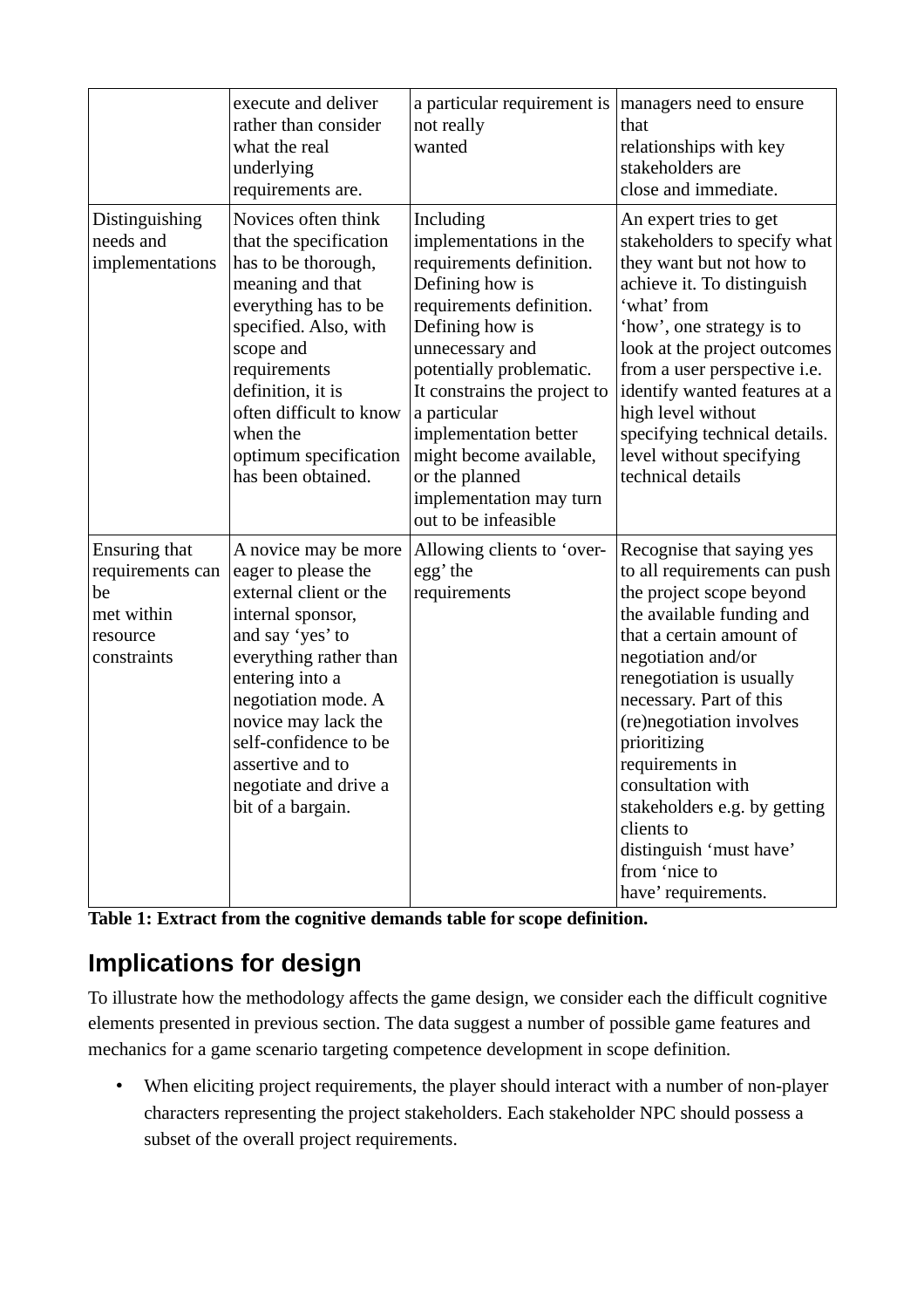- Internally, the game should classify the requirements according to different levels of importance and impact on the project being considered a success.
- Some stakeholders should fail to clearly communicate their 'real' requirements. To support this, the game mechanic of 'position/interest' has been developed. Each stakeholder's position will dictate what he or she is capable of communicating in response to initial probing, whilst each stakeholder's interest will dictate his/her real needs. To elicit the elusive 'real' requirements, players must do more elaborate probing and use deduction.
- Some stakeholder NPCs should associate some of their requirements to specific implementations. Success in the scenario relies on the player ensuring that implementation specifications are not included in the scenario.
- Each requirement will have a perceived level and a real level of importance, and these two do not necessarily match with one another. Some stakeholder NPCs should request requirements that are expensive or difficult to achieve. Players must be prepared to negotiate and resist pressure to include these requirements where they are particularly expensive or difficult to achieve and not, in their view, strictly necessary. This leads to the inclusion of a game mechanic that captures influence. If the player is successful, then the negotiation outcome will be in their favour and the requirement may be reclassified to 'nice to have' instead of 'must have'. However, it is important that before the player exercises their influence, they should suspect that the real level of importance of a requirement is lower than the perceived.
- One or two crucial requirements will be held by a stakeholder NPC that is not listed on the organisational chart. To succeed in the scenario, players must make additional efforts (e.g. talking to other stakeholders) to ensure that all key stakeholders are identified and included in the scope definition process.
- Considering the importance of communication in the process of determining requirements, chatbot technology – namely Artificial Intelligence Markup Language (AIML) – will be used. The alternative of option-based dialogue would be limited, guiding the learner to set of responses and would not instil in the player the importance of how requirements elicitation is carried out.

Ultimately, a player's actions and inactions will be reflected in their scores and/or by events within the game. For example, players who take the initial requirements at face value will risk implementing some unneeded and unwanted requirements whilst missing some important requirements. Similarly, if a player misses an important stakeholder from the requirements analysis, this stakeholder may emerge later in the game scenario, with negative consequences for the project.

### **Discussion**

At the start of our venture to create a serious game, an initial game design was developed. Our first approach was based on the traditional approach to game design (**Figure 1**), where design assumptions were derived from the experience of game developers involved in the development,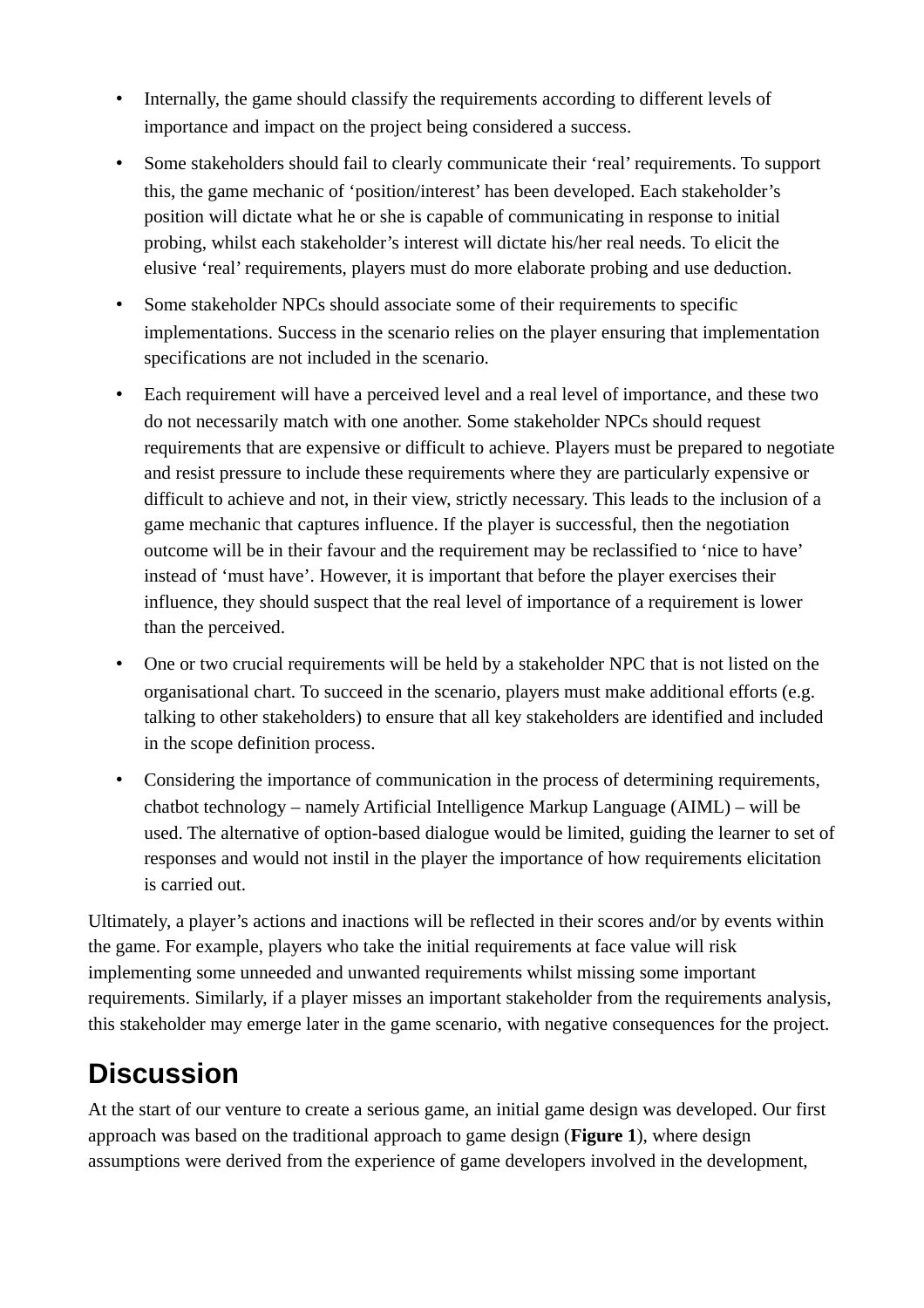and from interaction with five subject matter experts (e.g. lecturers in project management) and several text books in the topic. Similar to other cases (e.g. (Aldrich, 2009)), the output of the elicitation process contributed to deeper understanding of the problem domain, but failed to yield concrete information with clear implications for the game design.

Our initial game design concept focused on project execution. The user would receive a project brief with a given workbreakdown structure (WBS). The driving principle of the serious game would then be the execution of the project, with the various tasks being represented by nodes of a simulation engine. The player would then be challenged with monitoring the progress of the project, and ensuring that tasks were completed on time with the required quality and within the allocated budget. This would imply managing the various stakeholders within the project and dealing with any unexpected issues that emerged, making changes as deemed necessary.

After implementing our methodology for knowledge elicitation and representation, we were surprised to find that the previous tasks were deemed cognitively non-challenging, thus not being appropriate for a serious game. In addition, our approach elicited a great deal of information concerning the types of cues and strategies that people and the kinds of errors that novices typically make. This information is helping the game designers within the project develop the game mechanics that are needed to structure the game design.

Our approach can be applied to any serious game aimed at facilitating competence development within the workplace. Since part of the approach supports identification of difficult and/or important task elements, it is particularly useful for large and complex learning domains where scoping down to a more limited set of learning objectives is required.

As the ACTA method relies on structured interview tools, our approach is well suited to job domains where observational data is difficult to obtain. It is also appropriate for job domains where there is a good deal of variation in the way that tasks are carried out since, unlike some CTA methods (e.g. GOMS), it does not rely on a detailed examination of the procedural elements within the tasks addressed by the game.

Although our approach produced the desired results for project management, it is unclear how well our approach will work in learning domains that are not based around workplace tasks e.g. abstract learning domains such as mathematics.

### **Conclusion**

Serious games development remains a craft, where success is unpredictable. There is a need for systematic methodologies to elicit, distil and represent expert domain knowledge to increase the probability of success. In this paper, we present a structured approach to game design for serious games based on an extended Applied Cognitive Task Analysis (ACTA) method. We illustrate how the outputs of this approach can inform game flow and mechanics by explaining how they can shape the design of a serious game aimed at reducing time-to-competence in project management.

### **Acknowledgements**

The research reported in this publication has been undertaken within the TARGET project, which is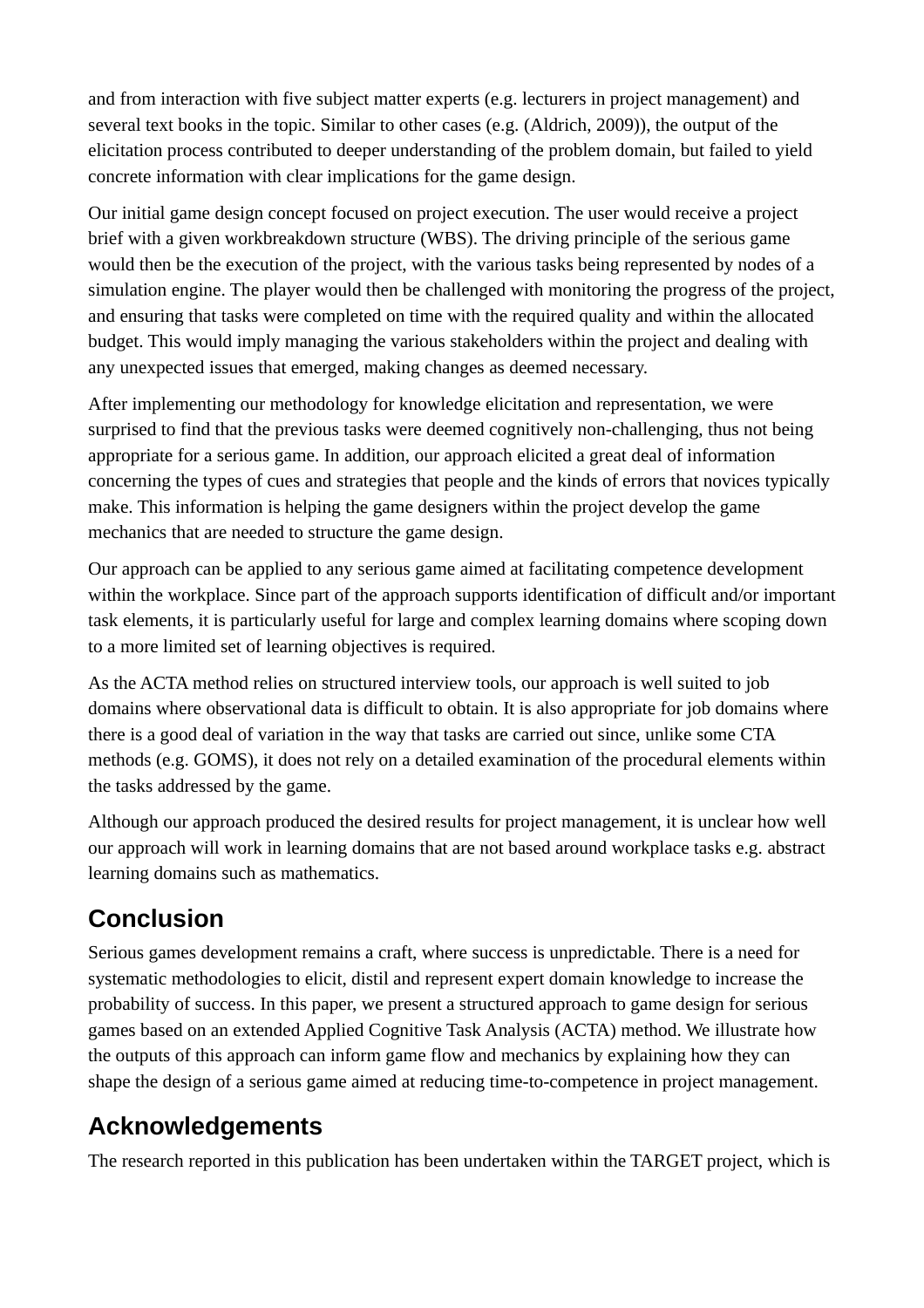partially funded by the European Community under the Seventh Framework Programme (Grant Agreement 231717). The authors thank all those who participated in the research as participants. The authors would also like to thank Ana Sena from INdT for helping to conduct some of the interviews.

### **References**

- Aldrich, C., 2009. The Complete Guide to Simulations and Serious Games: How the Most Valuable Content Will be Created in the Age Beyond Gutenberg to Google, illustrated. ed, Pfeiffer Essential Resources for Training and HR Professionals. Jossey Bass.
- Baber, C., Borras, C., Hone, G., MaCleod, I., MacMaster, R., Salmon, P., Stanton, N., 2005. Cognitive Task Analysis: Current Use and Practice in the UK Armed Forces and Elsewhere.

Baskin, J.D., John, B.E., 1998. Comparison of GOMS analysis methods, in: CHI '98: CHI 98 Conference Summary on Human Factors in Computing Systems. ACM, New York, NY, USA, pp. 261–262. doi:10.1145/286498.286742

Bratman, M.E., 1987. Intentions, Plans, and Practical Reason, The Hume Series. Harvard University Press, Cambridge, MA, USA.

Chipman, S.E., Schraagen, J.M.C., Shalin, V.L., 2000. Introduction to Cognitive Task Analysis, in: Cognitive Task Analysis. Lawrence Erlbaum Associates.

- Crandall, B., Klein, G., Hoffman, R.R., 2006. Working Minds: A Practitioner's Guide to Cognitive Task Analysis (Bradford Books), 1st ed. A Bradford Book.
- Eck, R.V., 2006. Digital Game-Based Learning: It's Not Just the Digital Natives Who Are Restless. EDUCAUSE Review 41, 16–30.
- ESA, 2010. Essential Facts about the Computer and Video Game Industry.
- Filho, W.A.D.A., Latham, L., 2006. Key Reasons Why You Should Consider a "Learning by Gaming" Strategy. Gartner.
- Jana, R., 2007. Microsoft's Games Get Serious Businessweek.
- Lui, F., Connell, R., Vaughan, J., 2002. An architecture to support autonomous command agents for onesaf testbed simulations, in: In Proceedings of the SimTecT Conference 2002.
- Militello, L.G., Hutton, R.J.B., 1998. Applied cognitive task analysis (ACTA): a practitioner's toolkit for understanding cognitive task demands. Ergonomics 1618–1641.
- Norling, E., 2003. Capturing the quake player: using a BDI agent to model human behaviour, in: AAMAS '03: Proceedings of the Second International Joint Conference on Autonomous Agents and Multiagent Systems. ACM, New York, NY, USA, pp. 1080–1081. doi:10.1145/860575.860805
- Norling, E., 2009. On Evaluating Agents for Serious Games, in: Dignum, F., Bradshaw, J., Silverman, B., van Doesburg, W. (Eds.), Agents for Games and Simulations, Lecture Notes in Computer Science. Springer Berlin Heidelberg, pp. 155–169.
- Norling, E., Sonenberg, L., 2004. Creating interactive characters with BDI agents, in: Proceedings of IE2004: Australian Workshop on Interactive Entertainment. Presented at the IE2004, Sydney, Australia.
- Paterno, F., Mancini, C., Meniconi, S., 1997. ConcurTaskTrees: a Diagrammatic Notation for Specifying Task Models, in: Proceedings of the IFIP TC13 Interantional Conference on Human-Computer Interaction. Presented at the IFIP, Chapman & Hall Ltd, London, UK, pp.  $362 - 369.$
- Raybourn, E.M., Bos, N., 2005. Design and Evaluation Challenges of Serious Games, in: CHI '05 Extended Abstracts on Human Factors in Computing Systems. Presented at the Conference on Human Factors in Computing Systems, ACM, New York, NY, USA, Portland, OR, USA. doi:http://doi.acm.org/10.1145/1056808.1057094
- Vidani, A., Chittaro, L., 2009. Using a Task Modeling Formalism in the Design of Serious Games